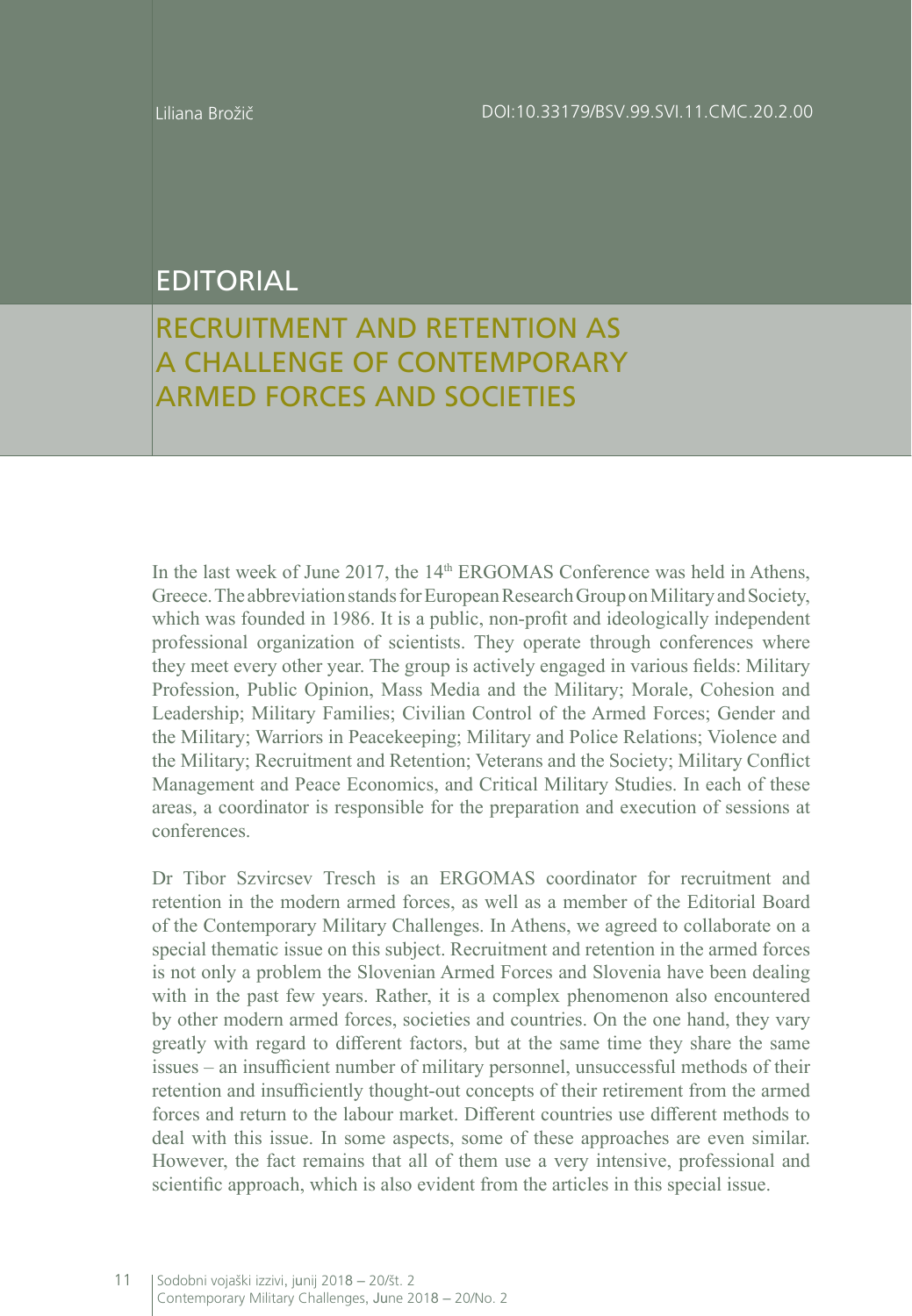With regard to Slovenia's challenges, we can note down that it is time to approach this field from a wider perspective. The problem of recruiting personnel for the Slovenian Armed Forces is not only the problem of the Slovenian Armed Forces, but also Slovenia as a country, which is obliged to ensure national security.

In the article *Officer recruitment – improving the process*, **Johan Österberg, Emma Jonsson** and **Anna Karin Berglund** present the case of the Swedish Armed Forces, where there was a large gap between the number of applicants and the number of individuals who actually started the Officer Programme. Due to this phenomenon, in 2014, a project was launched with the aim to ensure an adequate quality of candidates, thus bridging the differences between the wishes and the abilities of the candidates.

Article *The effects of conscript service on the recruitment of professional soldiers in Estonia* was written by **Tiia-Triin Truus**, **Kairi Kasearu** and **Liina-Mai Tooding**. The authors have established that a positive attitude towards the defence forces and an individual's intention to join are not formed during the service, but rather preconscription experience and involvement in voluntary organizations related to the military or interior security have a bigger influence.

**James Griffith** focused on the problem of recruitment for the purpose of the U.S. voluntary reserve forces and explained his findings in the article *The United States All-Volunteer Force: emerging (and often unanticipated) issues of recruitment, retention, and readiness.* He used the method of identity theory. More on his findings is available in the article.

*Can we win this war? Slovenian Armed Forces recruitment and retention challenges 15 years later* is the title of the article, in which the author **Boštjan Močnik** analyzes demographic and economic trends and some other factors related to the recruitment and retention of military personnel, which have significantly influenced and greatly changed the recent manning efforts. He compares them to some other countries and proposes some solutions to "win this war".

The Canadian Armed Forces carried out a comprehensive survey on retention in their reserve and regular forces. The article titled *Reserve force: unique considerations and a comparison with regular force issues* was written by **Joanna E. Anderson, Irina Goldenberg** and **Jan-Michael Charles**. Among other things, they established that the results of the research suggested that regular force members' oft-cited perceptions of reservists as being less dedicated than themselves were unfounded.

All of the above-mentioned authors deal with modern trends in the field of recruitment and retention, while **Elad Neemani** on the other hand focused on *Israel Defence Forces manpower in its early years: from social cohesion to a strategic recruitment and retention crisis*. He writes about a topic that is historical and very specific in